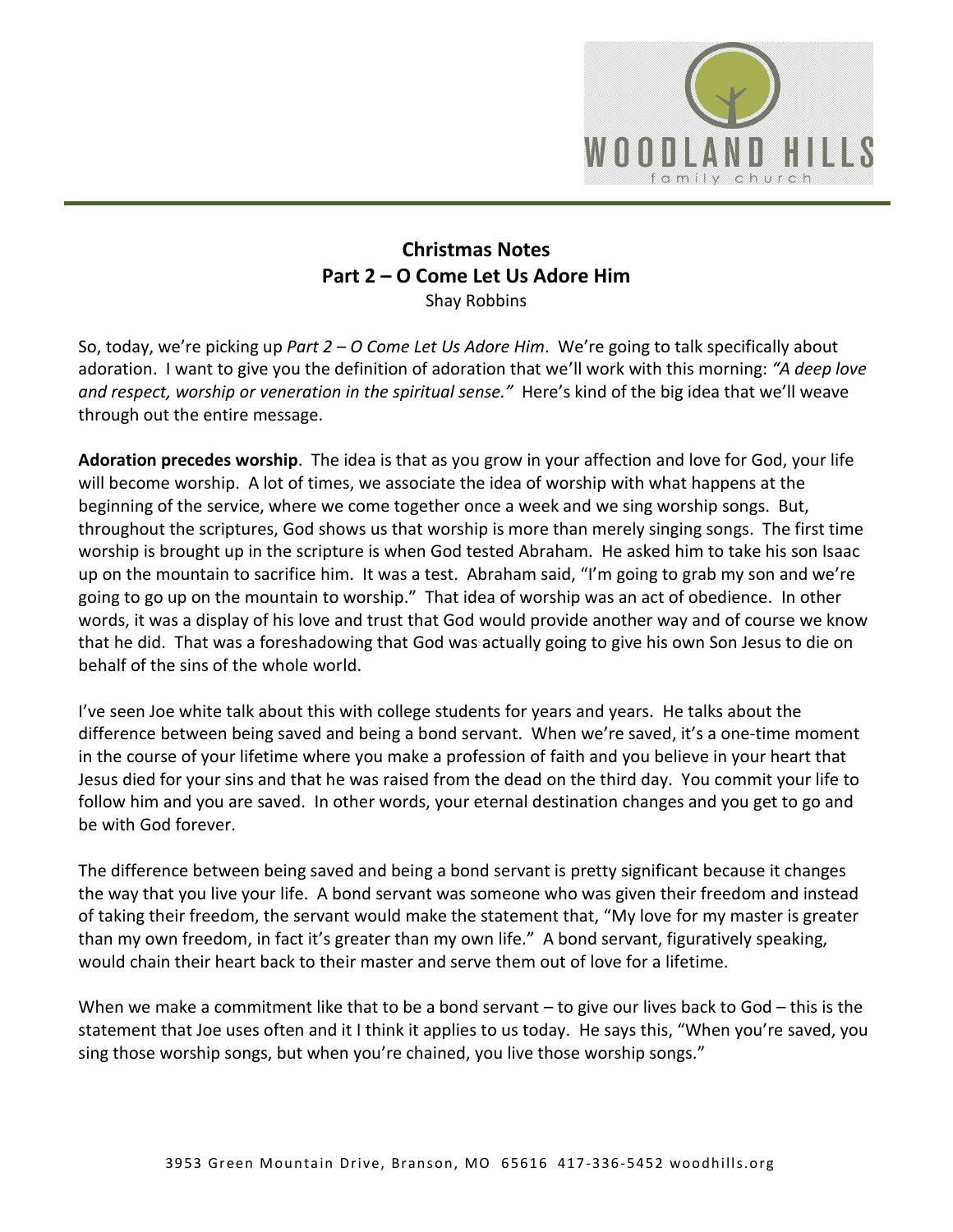**Adoration transforms obedience out of obligation into obedience out of love. Obedience out of true love is true worship**. Adoration transforms obedience out of obligation, which is what we call religion. When you've got a list of dos and don'ts and you do them in order to be a good person and to behave yourself and to do your very best to earn God's love, that is what we define as a religion. But a lot of people have come to Woodland Hills and they've found out that we're not preaching religion, we're preaching a relationship. Adoration transforms that obedience out of obligation to an obedience out of love. When you're obedient out of love, you begin to life a life of worship. That's a huge differentiation between religion and relationship. I'm here to tell you today that God wants a relationship with you today.

As I've wrestled with this topic, I've asked myself what I think is an important question. How do you adore a God that you cannot see? As I've wrestled with this, I think, especially for men, this is a hard thing to grasp. That's a little bit stereotypical, but guys generally have a harder time tapping into their feelings in the emotional aspect of loving a God they cannot see. As I've wrestled that, I think that's the question we need to answer today. How do I go about doing that? If in fact adoration drives a life of worship, how do I grow in that. God has brought me back to my role as a daddy and Ashley and I raising up our family – as he often does – to help teach me what it looks like to grow in adoration.

The Robbins family is on a great adventure every day and every adventure culminates in bed time. Bed time at the Robbins' household is pretty intense; I'm going to be honest with you. By the end of the day, Mom and Dad are pretty excited to put the kids to bed. We finally get them all washed up and teeth brushed, and we get them into their beds. Our four bigs all sleep in one big room upstairs, with mattresses across the floor. We get them all tucked in and Ashley and I have a system. Every night we'll lay down and have a tuck-in with one kid and we kind of rotated each night, so we can rotate through the kids. We'll go through our rotation, then we'll pray, and then we'll sing as a family. Then we tuck them in and we quietly back out of the room, turn off the light, and shut the door. Then we hear somebody say, "Daddy, I need to go to the restroom!" They come running out of their bed and into the bathroom and I'm thinking, *NOOOOOOO, we were so close!!*

And then you get that one tucked in and another one says, "Dad, I'm so thirsty!" They go and get they're drink and after tucking them in four or five times, we're finally done with tuck ins. We're emotionally and relationally empty. We go down and we get about an hour together and then we lay in bed. My wife often… She's so good at this. A lot of times in bed on a regular basis, we'll pull out pictures and videos of the kids and we'll look at them in bed together. It's a really healthy process. This process that we walk through restores our hearts for our kids.

As I've thought about it, we kind of do three things. **We remember**. We think about memories that are fond to us. We think about the way we're **growing to know our kids** and the little creations that God has made them. Finally, we're **treasuring** some of these moments. As we walk through that process, our hearts are restored, and our adoration grows.

Speaking of **remember**, one of the videos that Ashley and I actually go back to on a regular when Knox has us at our wits end. I want to show you this 30 second video. This s when he was two, four years ago. [Knox making monster sounds] That's our swagger wagon full of dragons. I don't know what it is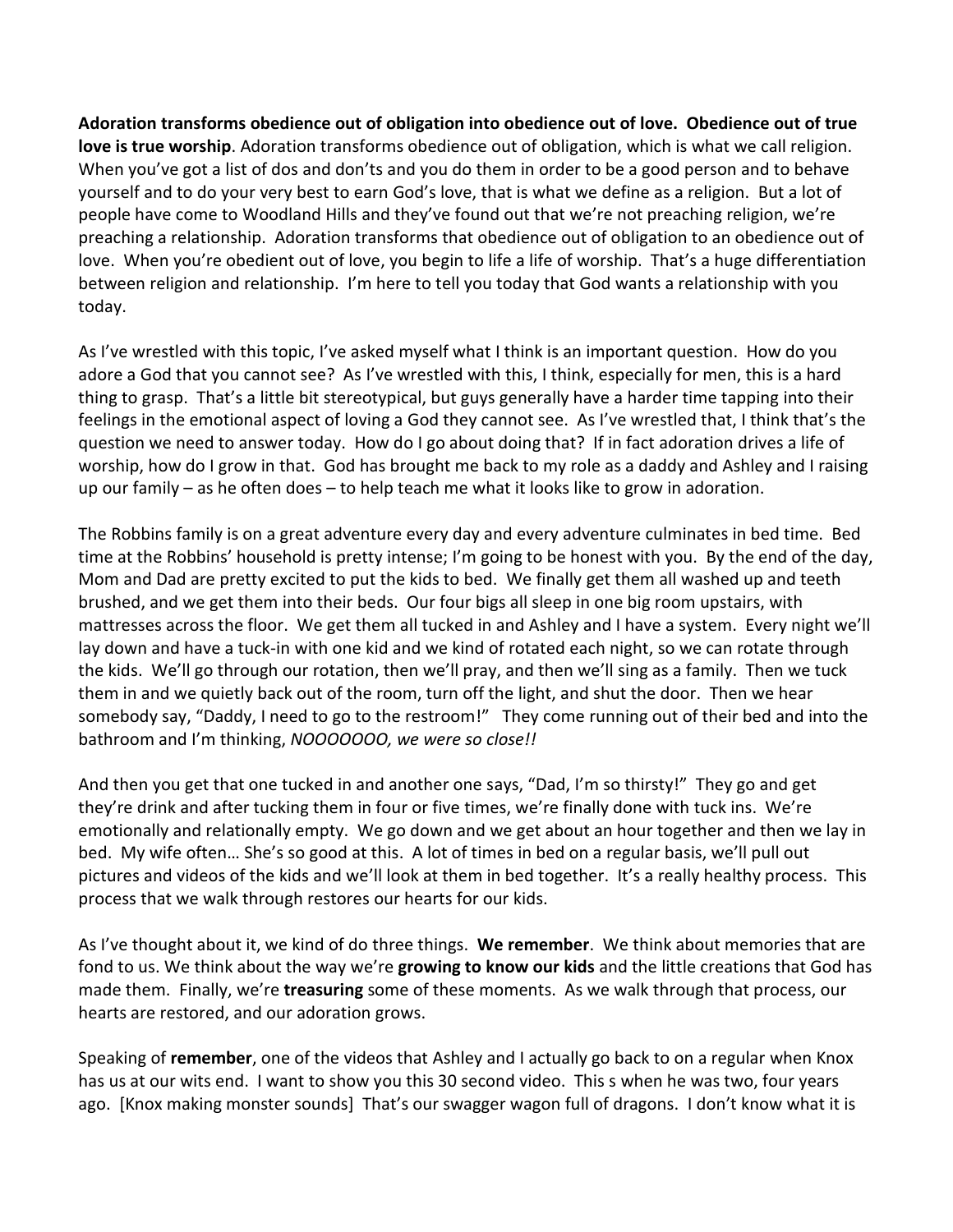about that little video, but we just love that thing. It's almost like we're dinking it up. We love two-yearolds. A lot of people call them the terrible twos, but we just get the biggest kick out them. When we watch that video, it just stirs up those affections and that adoration for our little boy, Knox. It kind of refuels us where we can get up the next morning and just love the fire out of that little guy. We remember, we think through these different memories with our kids, and we cherish them.

The next one is **we know**. We get to know our kids. If any of you guys have been parents, you know that your kids are just this little masterpiece. As they get older, you discover more and more of who God made them to be. Often times, it's just like absolutely amazing and hard to understand how they become who they are.

Tess Robbins is kind of our biggest personality in the Robbins' family. I've got a picture of her and her friend, Lincoln Ingram. This was a special day. This was Mother's Day at preschool last year. Tess was all dolled up. She's got her sparkly shoes on, she's got her dress on, and her hair is in pigtails. All the moms had gathered up, and all the kids were lined up behind this curtain. Then the teacher leads all the kids out in this little precession out in front of the moms.

As soon as the kids come walking out, all of the moms start snickering. One of Ashley's friends kind of gives her an elbow and says, "Look at Tess." This what she sees. Hello! Tess went through a phase about 18 months long, where she loved to tuck her shirt or her dress or whatever it might be into her britches and pull them up over her belly button. It was just her thing. Of course, she walks out in front of everybody. Ashley went to all the trouble of dolling her up and there she is, dressed tucked into her britches. I'm going to tell you that we did not raise her this way. This is not nurture; this is nature. God designed her that way.

Another story about Tess… This was just a couple of months ago. We've got a big beanbag in our living room. I was laying down on the beanbag and she comes and jumps on me. She starts feeling my whiskers. She's rubbing my whiskers and then she starts touching my face. Then she starts trying to touch my lip with her grubby little hands. I was like, "Get off of me!" She sees this moment of weakness in her dad, her eyes light up, and she starts going at me like a savage, trying to touch my lip with her grubbing little hands. I start laughing… She's got me laughing so hard it's everything I could do to keep her off of me. We're going at, just laughing and having a great time. We must have wrestled there for 15 minutes. She pretty well had the upper hand. Ashley finally comes and grabs her hand and drags her off to bath time. As she's being dragged off, Tess looks back at me and taps her upper lip. God designed that in her. Wow! Savage; I'm serious.

Anyway, just an example of how the more we get to know that little girl, our hearts just swell with love for her. She's just a fascinating little creature. As we grow in knowledge of who she is, our hearts grown in adoration for Tess Robbins. Out of that, we love her, we parent her, we discipline her, we raise her up. Everything we do for Tess, we do out of a big heart of love for her.

So, we remember, we know, and then **we treasure**. One of my favorite things right now is Piper June Robbins. Here's a picture of her. She went through a goggle phase. She wears goggles around the house. She's in the two's, which we love, as I told you. When I come home, Piper June Robbins makes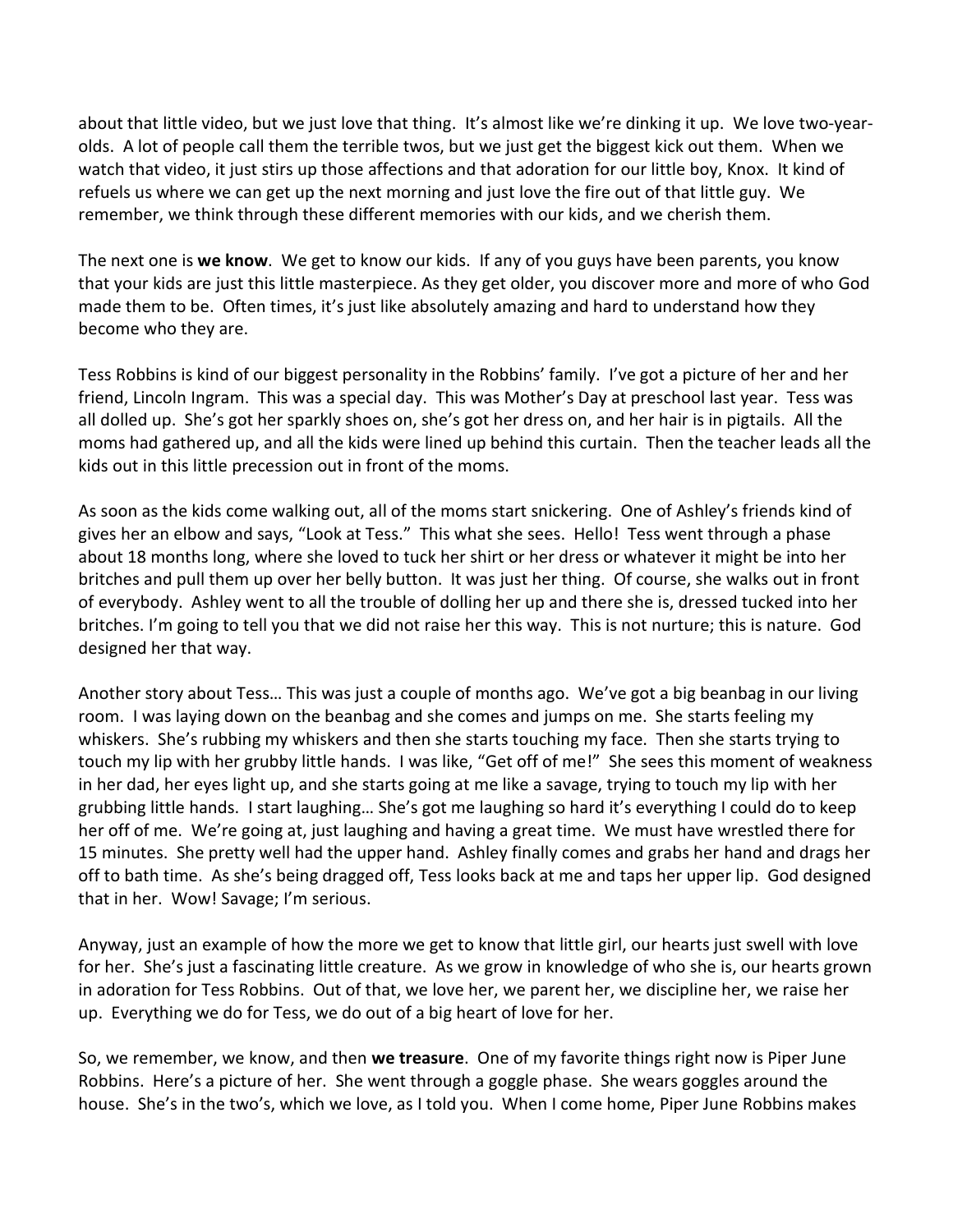me feel like a million bucks because the moment she see's me, she comes running. She loves to wrestle her daddy and so she's always saying, "Daddy, wrestle me? Daddy wrestle me?" Then she says, "Daddy, kiss me? Daddy, kiss me?" And then she turns around and runs off. She runs off and hides and I chase her down and we wrestle. She's into this phase where she likes to hide in the cupboards. She'll run off and hide and I'll have to search through our cupboards to find her.

Last week, we were in Menards and we're shopping in the cabinet area. We've got a little remodel going on. All of the sudden, Piper disappears. I start looking in the cabinets and sure enough, there she is in one of Menard's cabinets. I'm glad we didn't leave her behind. Who knows how long she would have hidden out in there.

Those are the moments where you just treasure. I hope I never forget the goggles running around our house and the wrestling matches because those moments, as we treasure them up, fuel our love for our kiddoes. So, we remember, we know, and we treasure to grow in adoration of our kids.

Our relationship with God is not so different. In fact, it's easy to overcomplicate our relationship with God. If we have a desire to live a life of worship, this is what we need to do. We need to remember, know, and treasure Him. As we walk through that process, that's what will happen. Your heart will swell with adoration for God. Out of that, your life will be transformed.

So, I want to go to Ephesians 3. The Apostle Paul is going to kind of help us take this concept and make it practical. My hope it to really give us some practical steps to grow in our adoration of God. If you would, turn our Bibles or your phone to Ephesians 3. As you do that, I want to go ahead and pray as we dive into God's word.

Father, I want to come to you and just ask you to unleash the power of your word. I want to pray, God, that you'd speak to us very clearly this morning. I pray, God, for your blessing and your guidance and your care as we go to your scripture. It's in Jesus' name we pray… Amen.

A little bit of background. Paul is in his first stint in prison. From what we know, Paul was in prison twice. The second stint – where he wrote 2 Timothy – ended in his death. In his first stint, he wrote several letters. One of them was a letter to the Church at Ephesus. Ephesus was a pretty wealthy city. It was a port city, so it was full of a lot of economic wealth. It was also a melting pot of cultures. In a lot of port cities like in Atlanta or Los Angeles or Houston, you've got all kinds of diversity, all kinds of people, all kinds of religions that are clashing and melting together. That was Ephesus.

Paul is writing this letter and, specifically in Chapter 3, he's giving explanation. He says, "hey, I want to remind you of what God has done in my life and the message he's given to me for you." The specific message and role that Paul was given was the message to go to the Gentiles. So, God was the God of the Israelites and there was this mystery. They didn't know how God was going to save them or what exactly the Messiah would look like. But when he came and fulfilled all these prophesies that pointed to Jesus, Jesus then turned and he was welcoming the Gentiles. He wanted to adopt them into God's family. That was Paul's mission. It was his specific role to bring that message to the Gentiles. He writes in Chapter 3 and he kind of rolls this out.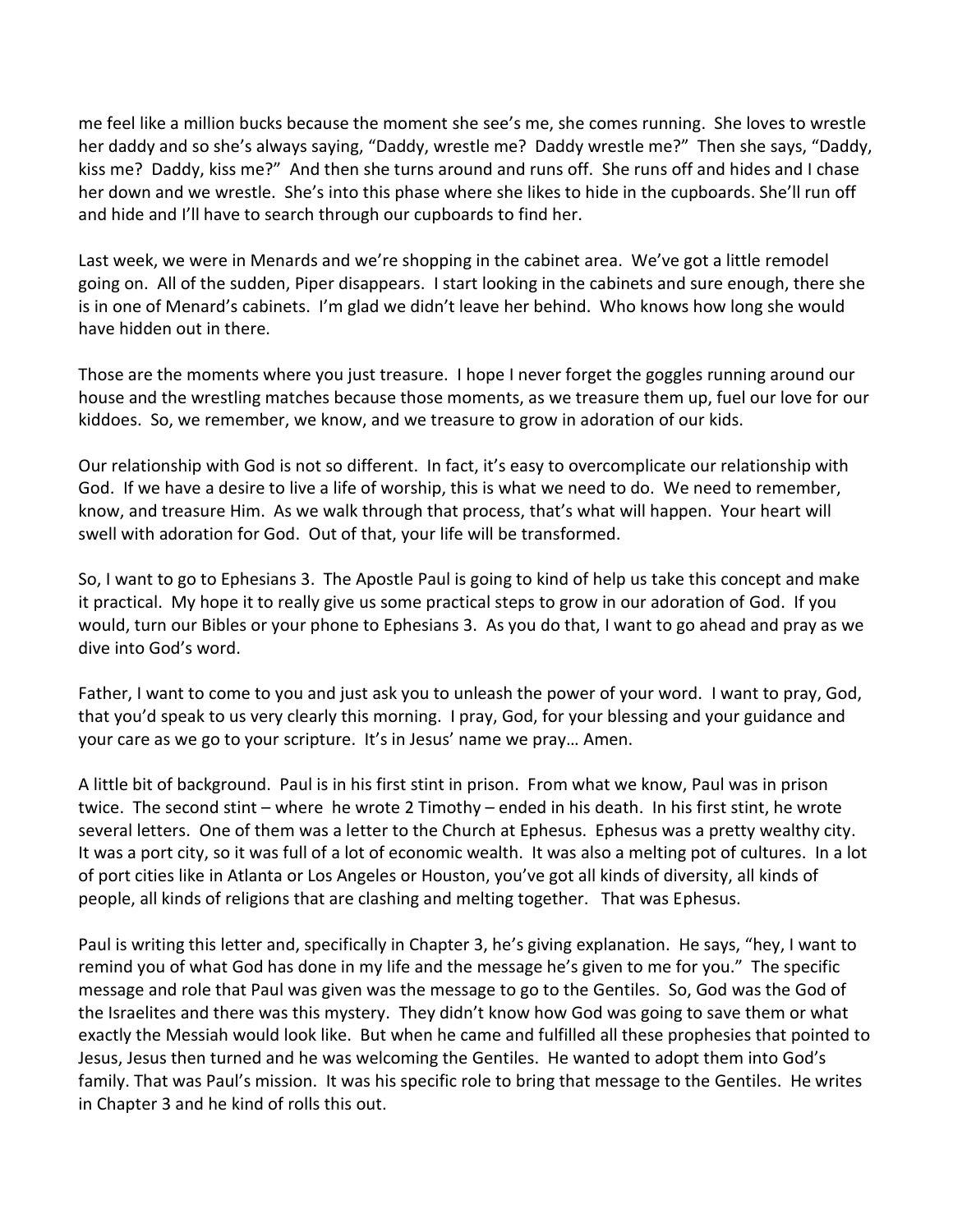#### **Remember God**

Ephesians 3 says, *[1](https://www.studylight.org/desk/?q=eph%203:1&t1=en_nas&sr=1) For this reason I, Paul, the prisoner of Christ Jesus for the sake of you Gentiles— [2](https://www.studylight.org/desk/?q=eph%203:2&t1=en_nas&sr=1) if indeed you have heard of the stewardship of God's grace which was given to me for you…* So, this is that mission that he was given. *[3](https://www.studylight.org/desk/?q=eph%203:3&t1=en_nas&sr=1) …that by revelation there was made known to me the mystery, as I wrote before in brief. [4](https://www.studylight.org/desk/?q=eph%203:4&t1=en_nas&sr=1) By referring to this, when you read you can understand my insight into the mystery of Christ…* He's saying, "You may have heard of this, but let me remind you. *[5](https://www.studylight.org/desk/?q=eph%203:5&t1=en_nas&sr=1) …which in other generations was not made known to the sons of men, as it has now been revealed to His holy apostles and prophets in the Spirit; [6](https://www.studylight.org/desk/?q=eph%203:6&t1=en_nas&sr=1) to be specific, that the Gentiles are fellow heirs and fellow members of the body, and fellow partakers of the promise in Christ Jesus through the gospel, [7](https://www.studylight.org/desk/?q=eph%203:7&t1=en_nas&sr=1) of which I was made a minister, according to the gift of God's grace which was given to me according to the working of His power.* 

Now, I'm going to camp out on this word *gift* for a little it. Remember, when Paul talks about the gift that he received, it's important who he was. Paul, formerly known as Saul, was a persecutor of the church. We know that at a minimum, he held the coats of men who killed the Christians. And yet, God called him with a special, specific purpose. He snatched him out of the darkness and said, "Paul, I've got a special plan for your life." And he sent him out. It was an amazing gift.

One of these kind of divine echoes or sacred echoes that I've been hearing in my life… I feel like God has been pushing me to remember the darkness that he pulled me out of. There's kind of a fine line there when you look back on some of the guilt and the shame and the rebellion that you walked in, in your former life. There's a little bit of danger of falling into condemnation and taking those things on. But we know that there is no condemnation for those in Christ Jesus, but rather when we look back at that, it puts our life, and this gift that God has given us, into context.

I often think about the darkness that I walked in and what it was like to be there. Constantly being nagged by the Holy Spirit. Constantly breaking and messing up relationships. Constantly making decisions that I was ashamed of. Generally taking all of that guilt and shame and trying to just stuff it, to bottle it up, to medicate it. It was just this constant strife that I found myself in. It's healthy for me to remember that because the moment when I surrendered my life to Him, there was just this physical weight…

I've talked about this before, but I just can't get away from it. When I received God's forgiveness there was this physical weight that rinsed off my shoulders, and I experienced freedom that day when God snatched me out of the darkness and he pulled me up into his marvelous life. When I remember that, when I think about the beauty of that forgiveness and that freedom, my heart and my affections are stirred towards Him and the value of that gift is renewed. It's important for us to remember that. A lot of times, we can forget or begin to take for granted all that God has pulled us out of. When I remember those things, my heart is refreshed and my adoration for God is renewed.

The Israelites would do something that was really smart, and God instructed them to do it. They would have what I would call these God moments. For example, when he parted the Red Sea and he led them out of slavery from Egypt. What they did was build what is called and Ebenezer. It was a pile of rocks.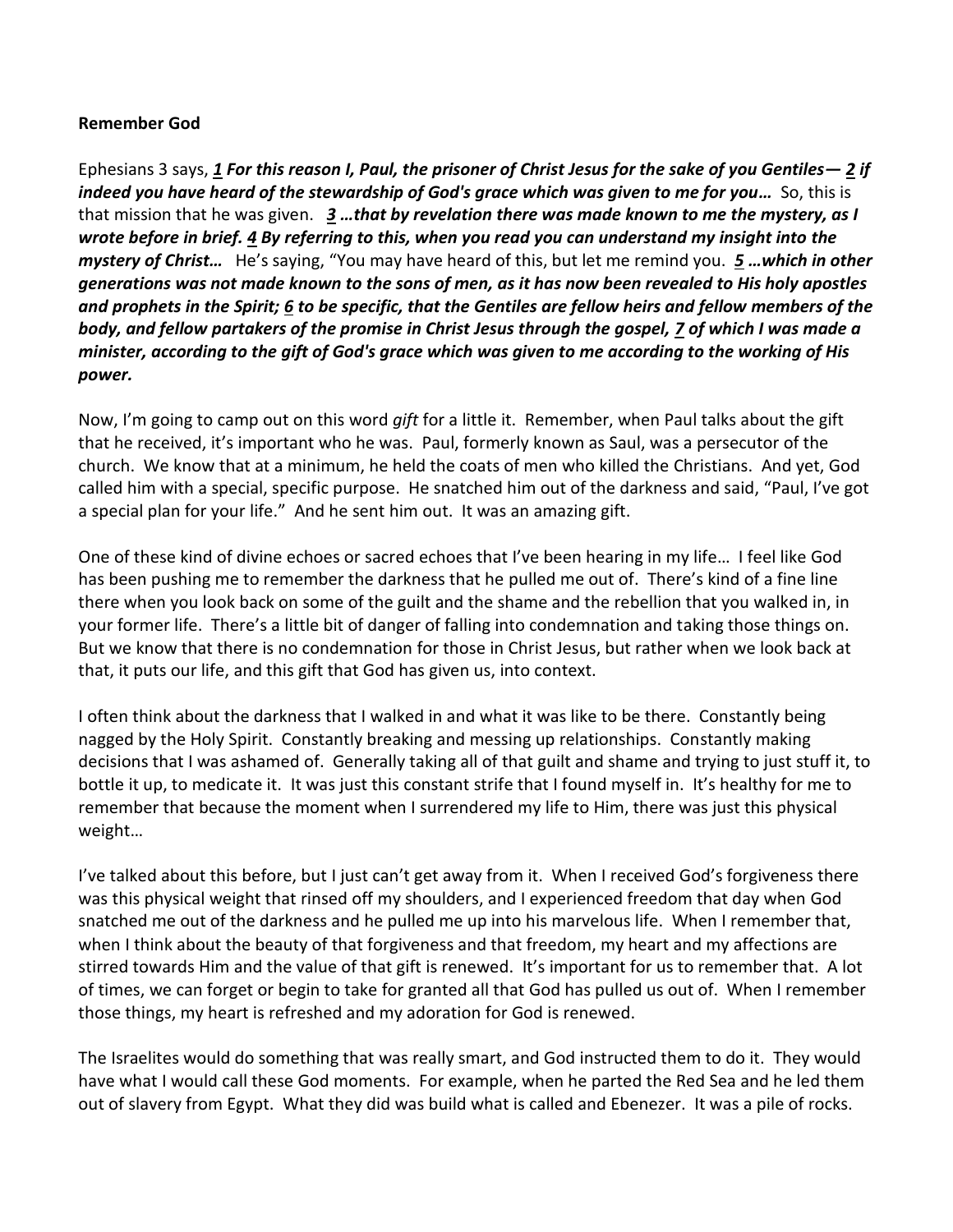The reason they would do that when they would have these God moments is so that when they went through out their life and they would pass these Ebenezers, they would look at that Ebenezer, look at that pile of rocks, and they would remember God's greatness, and their hearts would be stirred with adoration towards their God.

I would encourage you, as God answers prayers and you have these God moments in your life, write them down. It's crazy to me that I've had these magnificent moments where God has answered prayers, where he's done amazing things for me, and yet, I forget them. Write them down so that you can go back to that Ebenezer when you need it. "God, I need refreshed, I need reminded, I'm getting forgetful. Restore in me an understanding of how great your gift is."

Paul continues on. *[8](https://www.studylight.org/desk/?q=eph%203:8&t1=en_nas&sr=1) To me, the very least of all saints…* So, in humility, Paul is remembering and he's putting himself in perspective. *…this grace was given, to preach to the Gentiles the unfathomable riches of Christ…* The unfathomable riches of Christ. In this life, the riches that we get to experience are being forgiven of that sin, for that guilt, that shame to be washed away, and then he does in our life what he did in Paul's. He gives you a purpose, a specific plan. In fact, he's got a mission for you, just like Paul. You don't have to be an apostle to have been given a gift and a mission during this life time. Every single one of us has a purpose. There are riches attached to that and then when we walk in that purpose, God wants to reward us, not just in this life – there will be plenty of blessing to go along with that – but in eternity, he wants to bless you and reward you for walking in that faithfulness. And the unfathomable nature of those riches is beyond what we can comprehend. In fact, that's the way that Paul explains it. He says, "No eye has seen, no ear has heard, no mind can fully comprehend…" You can't even imagine the riches that he has that he wants to bless you with. When we put our lives in perspective, we remember. Our heart is renewed, restored, and our adoration grows for our king.

## **Know God**

## The scripture goes on, *[9](https://www.studylight.org/desk/?q=eph%203:9&t1=en_nas&sr=1) …and to bring to light what is the administration of the mystery which for ages has been hidden in God who created all things; [10](https://www.studylight.org/desk/?q=eph%203:10&t1=en_nas&sr=1) so that the manifold wisdom of God might now be made known through the church to the rulers and the authorities in the heavenly places.*

To know God… This idea of manifold wisdom… Manifold is a cool word. It's the word for a tapestry. A tapestry is made by taking all these different colors of yarn and weaving them together. What's interesting is if you look at the back of a tapestry, what does it look like? It's an absolute mess. But when you come around and look at the front of the tapestry, it's a beautiful work or art. As you look at a tapestry, every angle offers you a different view of its beauty.

As you grow in your knowledge and your wisdom of God, you'll grow in your understanding and you'll see different aspects of the beauty of God. Much like looking at a diamond, at every angle, as you grow and you walk with him, you'll see these new angles of his beauty. You look at that tapestry and you think about your life. Of the seemingly mess that is Shay Robbins, God wants to take my mess and he wants to weave me together into a new creation, created in Christ Jesus, with his unfathomable riches, and he wants to use me to be a blessing to the world and then he wants to bless me for eternity in heaven.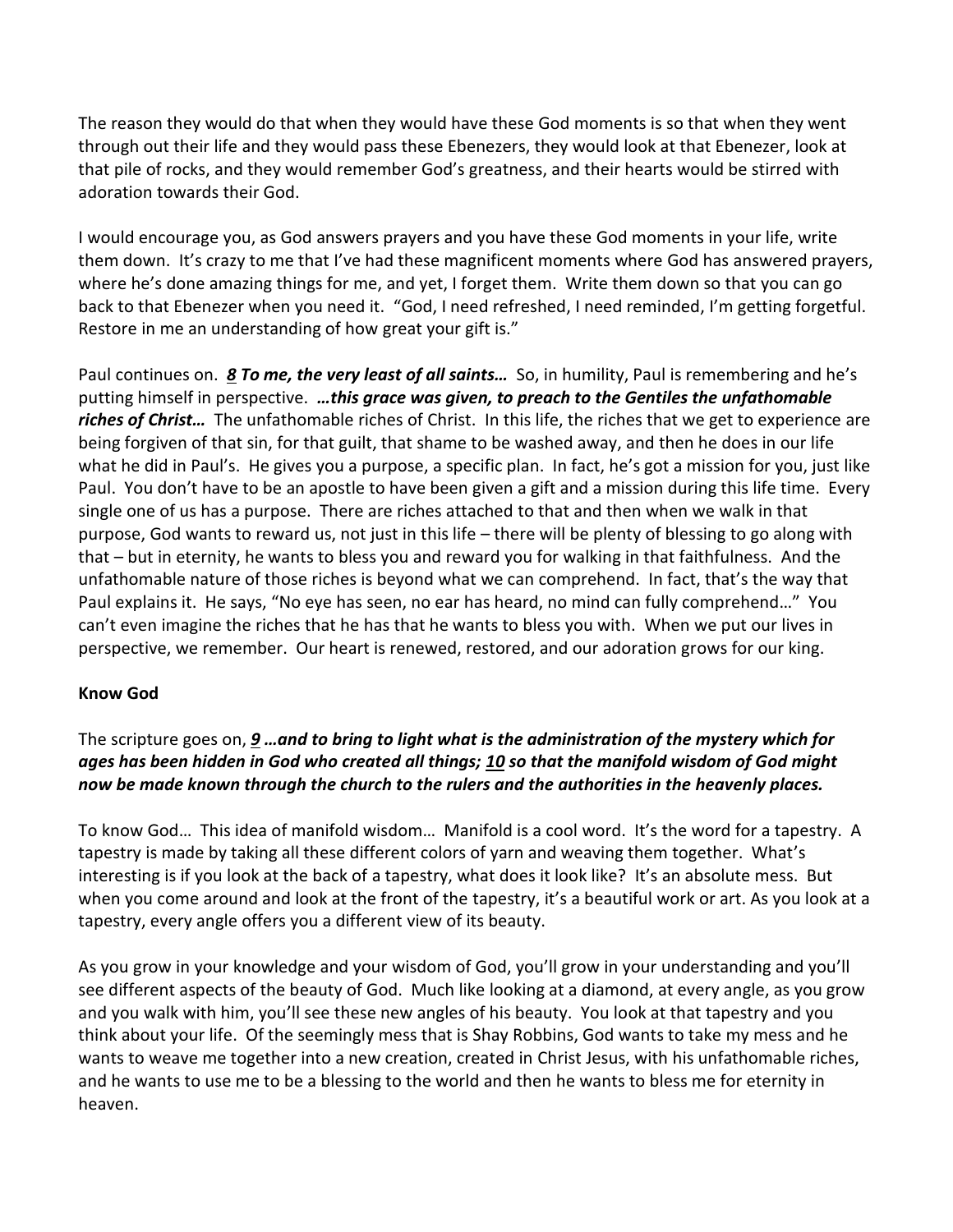He's got the same plan for you. Each one of your lives is a beautiful work, a tapestry if you're willing to walk with Jesus. Apart from Jesus, life is just a mess. But he uses all things to work together for good for those who love him and are called according to his purposes.

One of my daughters, just a couple of nights ago, was caught in a lie. Ashley sent her up to her room and told her to come back when she was ready to talk. She ran up to her room and kind of does the whole girl thing, throwing herself on the bed and crying out loud. She came back down, and Ashley and I took her to her bedroom and we sat her down on the end of the bed.

Ashley asked her, "What do you want to say?"

In tears, this tender little spirit says, "I prayed to God and he told me that I needed to be honest." She confessed. And that was an awesome moment. There was some forgiveness, there was some reconciliation that happened in that family.

Later that night, I laid down for a tuck-in her bed and I was fascinated by that little statement. I asked her, "What did you mean by that? What did you mean that you heard God?"

I want to quote this to you because I don't want to dress it up at all. She said, "I prayed to God and he told me I needed to be honest." I asked her how she hears him. She said, "I pray to him and he talks to me in my mind. It's been that way ever since I got baptized." Isn't that amazing?

That little girl is nine years old and she knows God. Isn't that something? You don't have to be a theologian. You don't have to have gray hair. You don't need to be a really, really, really nice guy. You need to have a child-like faith to know God. We over complicate it. Hey, if a nine-year-old can know God like that, so can we. As we get to know God, as you press into him, study his word, spend time around other believers, and begin to practice your prayer life, you will not be disappointed. We're used to worldly relationships where people can let you down. But in this heavenly relationship, there is no error on the other side, there's no imperfection. You will be perfectly received on the other end of this relationship. And as you get to know him, your heart will begin to grow in adoration for your King. Isn't that great news?

# **Treasure God**

So, we remember, we know, and then we treasure. Picking up in Ephesian 4, *[14](https://www.studylight.org/desk/?q=eph%203:14&t1=en_nas&sr=1) For this reason I bow my knees before the Father, [15](https://www.studylight.org/desk/?q=eph%203:15&t1=en_nas&sr=1) from whom every family in heaven and on earth derives its name…* He's speaking of our adoption into God's family. *[16](https://www.studylight.org/desk/?q=eph%203:16&t1=en_nas&sr=1) that He would grant you, according to the riches of His glory, to be strengthened with power through His Spirit in the inner man…*

It's one thing to be adopted into a loving family. It's a whole other thing to be adopted by the King. Those are the riches that you're stepping into. That's your inheritance. I think there are too many times where, as I go through out my life, I minimize my standing before God. When I mess up, when I say something foolish, when I upset my wife, when I get caught in a lie, that shame and guilt wants to tell me, "Yeah, you've got your salvation, but you're still just a mess."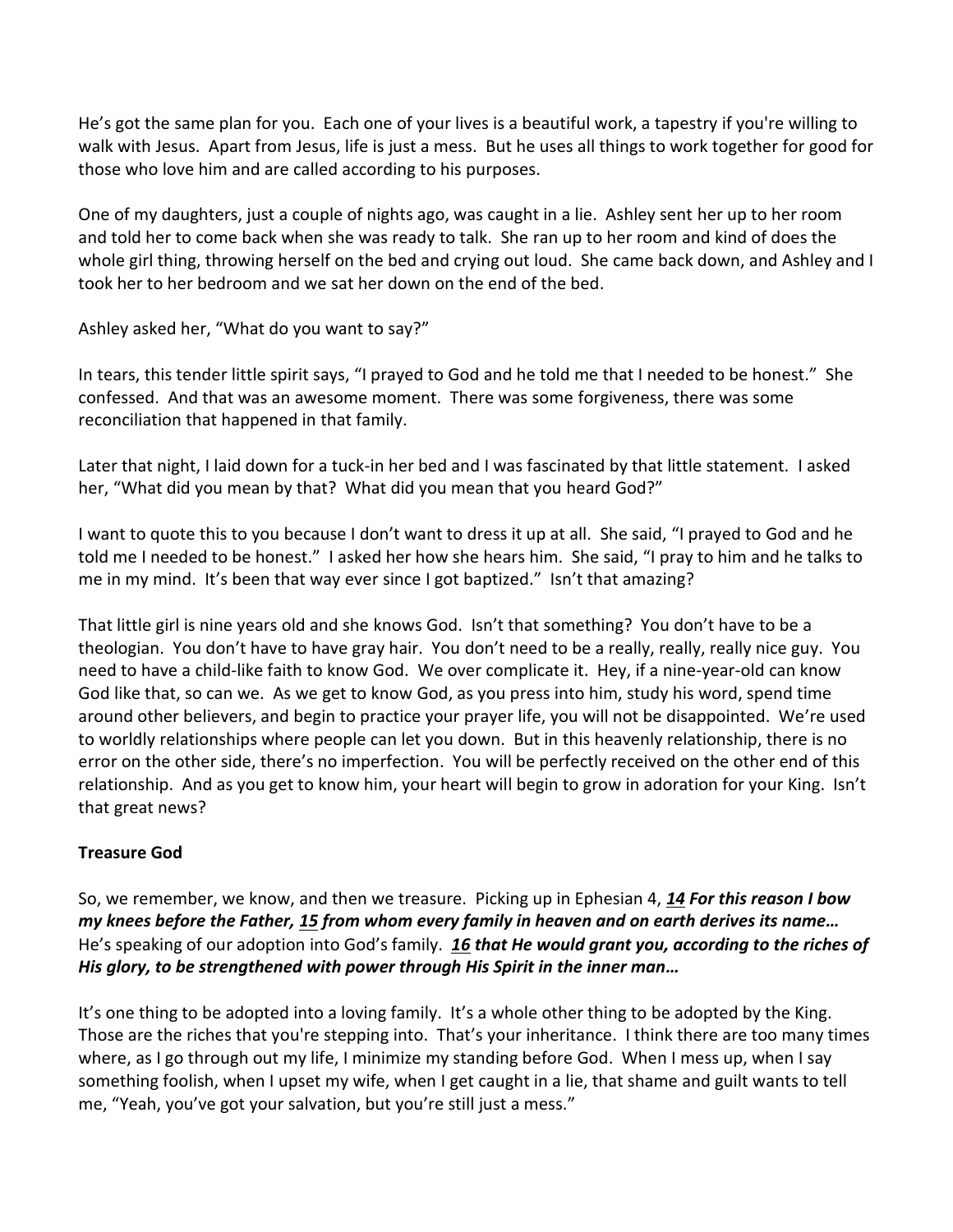God wants more than that for you. In fact, his generosity is such that he wants to dote on you, he wants to bless you, he wants to forgive you again and again and again. He wants to equip you, he wants to give you gifts to be a blessing to others. His riches are yours because of your relationship as an adopted son or daughter of the King. So, we treasure him, we treasure those riches.

I was with the kids at breakfast the other morning and I asked them, "If you had a box that was full of treasure, if you had a treasure chest, what would you do with it?" We started talking about that at the breakfast table. "We'd count." They like to count their money, right? The Robbins' kids are always counting their pennies and their nickels. So, they would county their treasure. Then they would protect it, right? We'd find a safe place to keep it. They would guard their treasure. They'd show it to their friends and they'd share it with people. We were just having this great conversation and I'm like, *You know what? This is all true. That's exactly what you would do with a treasure*.

I was thinking about Ted's message from *Luke 2 – Go Tell it on the Mountain*. At the end of Chapter 2: 18-19, Luke makes mention of Mary and how she's receiving all this and it says this: *[18](https://www.studylight.org/desk/?q=lu%202:18&t1=en_nas&sr=1) And all who heard it wondered at the things which were told them by the shepherds. [19](https://www.studylight.org/desk/?q=lu%202:19&t1=en_nas&sr=1) But Mary treasured all these things, pondering them in her heart.* She treasured them up. Isn't that what a good momma does. She was treasuring this amazing story that was unfolding in her life around her. That's what we need to do with those God moments. We need to treasure them up. That's what you need to do with this gift of your salvation. You need to guard it; you want to protect it.

One of the things that I've been reflecting on and treasuring is that 12 years ago today, I married my bride, Ashley Robbins. Isn't that fun? It's our anniversary. Every day, Ashley is a reminder of God's grace. That's because, again, if I was to sit you down and explain to you who I was living in the darkness, it would make your gut churn, if I was honest with you. Yet God, in his kindness and his love and his extreme generosity, forgave me and he gave me this woman that I don't deserve. Each anniversary is a reminder for me that I need to treasure her, and I need to treasure the gift that she is because it's just another example of how much God loves me. It's a gift that we get to treasure.

In fact, 12 years ago today was the first time I kissed my wife and I've been smooching her ever since. We're celebrating today and as I do that, as I celebrate our anniversary, my heart is growing with adoration because I'm reminded how good God has been to us.

## I want to show you one more passage in 2 Timothy 1, *Guard, through the Holy Spirit who dwells in us, the treasure which has been entrusted to you.*

There is an enemy that prowls around like a roaring lion and he wants to gobble up all those God moments. He wants you to forget them, he wants you to minimize them, he wants you to explain them away. He wants you to lose them in all the hustle bustle and busyness of life. He wants you to forget about them because they are powerful. When you treasure those things and your heart swells, your life begins to wreak havoc in the enemy's world because you live out this life of worship. Remember, worship flows out of your adoration for the King.